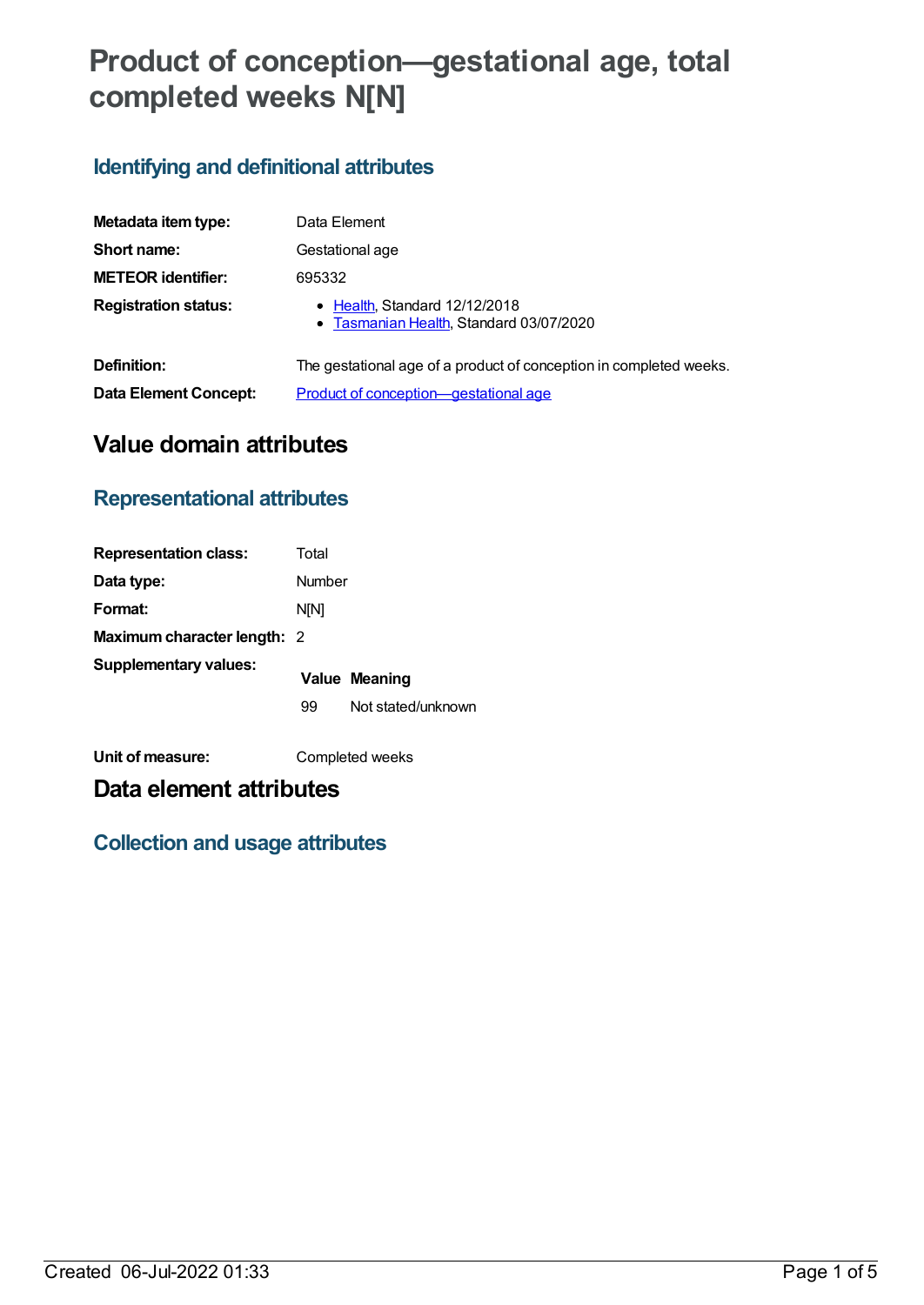| Guide for use:                  | Gestational age is the best clinical estimate of the duration of pregnancy at a<br>specific point in time, based on the first day of the last menstrual period (LMP),<br>ultrasound or physical examination of the baby.                                                                                         |
|---------------------------------|------------------------------------------------------------------------------------------------------------------------------------------------------------------------------------------------------------------------------------------------------------------------------------------------------------------|
|                                 | Gestational age is conventionally expressed in completed weeks. When<br>gestational age is calculated using the first day of the LMP, the first day is counted<br>as day zero and not day one. Therefore, a 25 week, 5 day fetus is considered a 25<br>week fetus (25+0, 25+1, 25+2, 25+3, 25+4, 25+5, 25+6).    |
|                                 | When ultrasound is used to date a pregnancy, the earliest ultrasound examination<br>should be used and should preferably be between 6 and 10 weeks gestation.<br>Scans performed beyond 24 weeks gestation are unlikely to be reliable in<br>estimating gestational age and should not be used for this purpose. |
|                                 | The World Health Organization identifies the following categories for duration of<br>gestation:                                                                                                                                                                                                                  |
|                                 | • pre-term: less than 37 completed weeks (less than 259 days) of gestation<br>• term: from 37 completed weeks to less than 42 completed weeks (259 to 293<br>days) of gestation<br>• post-term: 42 completed weeks or more (294 days or more) of gestation.                                                      |
|                                 |                                                                                                                                                                                                                                                                                                                  |
| <b>Comments:</b>                | Gestational age is a key marker in pregnancy and an important risk factor for<br>neonatal outcomes.                                                                                                                                                                                                              |
| Source and reference attributes |                                                                                                                                                                                                                                                                                                                  |
|                                 |                                                                                                                                                                                                                                                                                                                  |

| <b>Submitting organisation:</b> | National Perinatal Data Development Committee                                                                                              |
|---------------------------------|--------------------------------------------------------------------------------------------------------------------------------------------|
| Origin:                         | WHO (World Health Organization) 1992. International Classification of Diseases<br>and Related Health Problems, 10th Revision. Geneva: WHO. |
| Reference documents:            | American Academy of Pediatrics 2004. Policy statement: Age terminology during<br>the perinatal period. Paediatrics 114(5):1362-64.         |

# **Relational attributes**

| Related metadata<br>references:                             | See also Pregnancy—estimated duration of pregnancy at the first antenatal care<br>visit, total completed weeks NM           |
|-------------------------------------------------------------|-----------------------------------------------------------------------------------------------------------------------------|
|                                                             | • Health, Standard 03/12/2020<br>Indigenous, Standard 14/07/2021<br>٠                                                       |
|                                                             | See also Pregnancy—estimated duration of pregnancy at the first antenatal care<br><u>visit, total completed weeks N[N]</u>  |
|                                                             | • Health, Superseded 03/12/2020<br><b>Indigenous, Superseded 14/07/2021</b><br>٠<br>• Tasmanian Health, Standard 03/07/2020 |
|                                                             | Supersedes Product of conception-gestational age, completed weeks N[N]                                                      |
|                                                             | • ACT Health (retired), Candidate 14/08/2018<br>• Health, Superseded 12/12/2018                                             |
| <b>Implementation in Data Set</b><br><b>Specifications:</b> | Perinatal NMDS 2019-20Health, Superseded 03/12/2020                                                                         |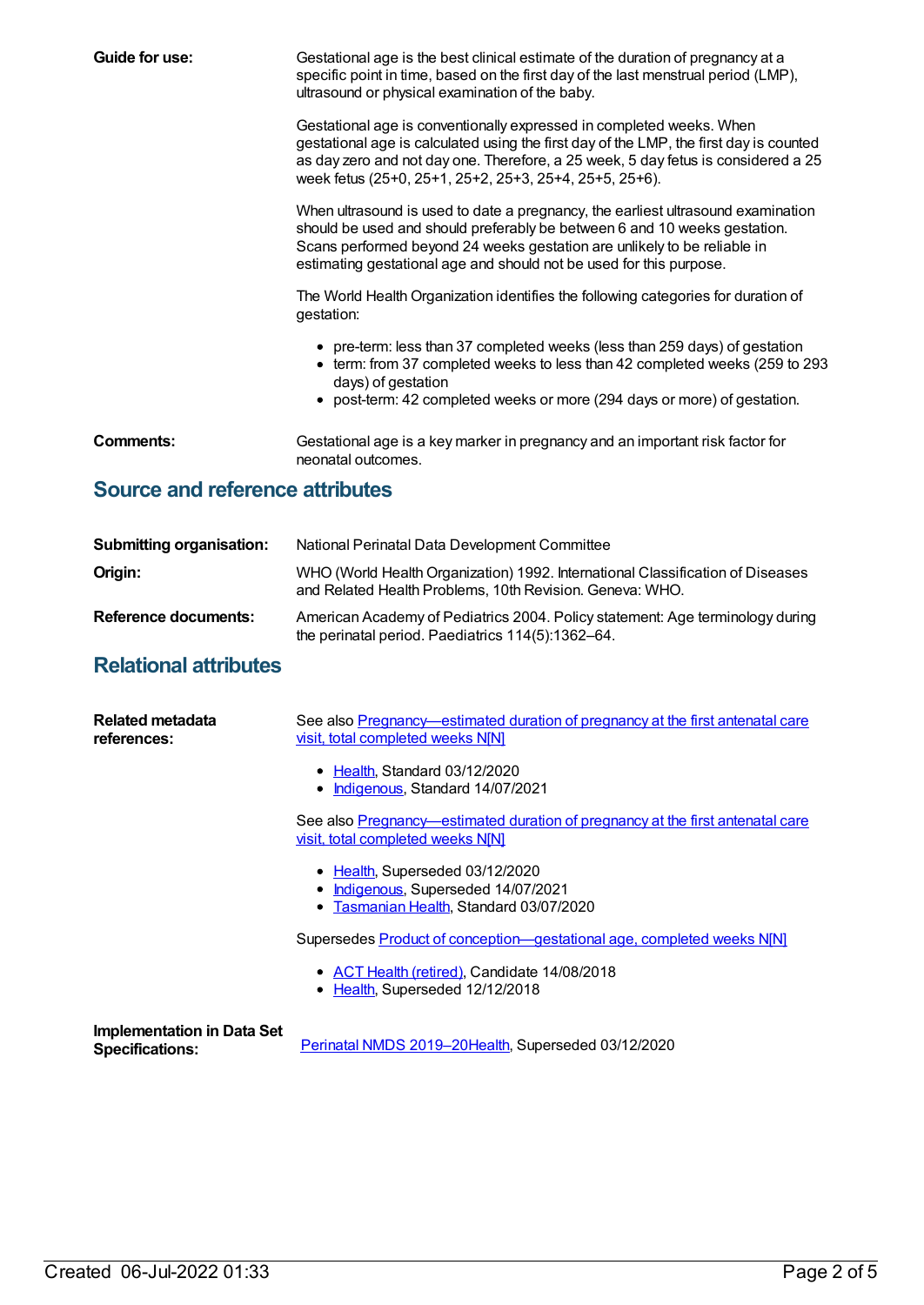#### *Implementation start date:* 01/07/2019

#### *Implementation end date:* 30/06/2020

#### *DSS specific information:*

The first day of the last menstrual period (LMP) is required to estimate gestational age, which is a key marker in pregnancy and an important risk factor for neonatal outcomes. Although the date of the LMP may not be known, or may sometimes be erroneous, estimation of gestational age based on clinical assessment may also be inaccurate. Gestational age is usually estimated based on available information on LMP and clinical assessment.

In the case of multiple births, this data element should be recorded for each baby born.

This data element is recorded for the mother only.

The following code has been agreed by the National Perinatal Data Development Committee (NPDDC) as a supplementary code for use in the Perinatal NMDS:

| <i>Nalue</i> | <b>Meaning</b>                    |
|--------------|-----------------------------------|
| 99           | Not stated/inadequately described |

#### Perinatal NMDS [2020–21](https://meteor.aihw.gov.au/content/716081)[Health](https://meteor.aihw.gov.au/RegistrationAuthority/12), Superseded 03/12/2020

*Implementation start date:* 01/07/2020

*Implementation end date:* 30/06/2021

*DSS specific information:*

The first day of the last menstrual period (LMP) is required to estimate gestational age, which is a key marker in pregnancy and an important risk factor for neonatal outcomes. Although the date of the LMP may not be known, or may sometimes be erroneous, estimation of gestational age based on clinical assessment may also be inaccurate. Gestational age is usually estimated based on available information on LMP and clinical assessment.

In the case of multiple births, this data element should be recorded for each baby born.

The following code has been agreed by the National Perinatal Data Development Committee (NPDDC) as a supplementary code for use in the Perinatal NMDS:

| ∣ Value | <b>Meaning</b>                    |
|---------|-----------------------------------|
| -99     | Not stated/inadequately described |

Perinatal NMDS [2021–22](https://meteor.aihw.gov.au/content/727291)[Health](https://meteor.aihw.gov.au/RegistrationAuthority/12), Superseded 17/12/2021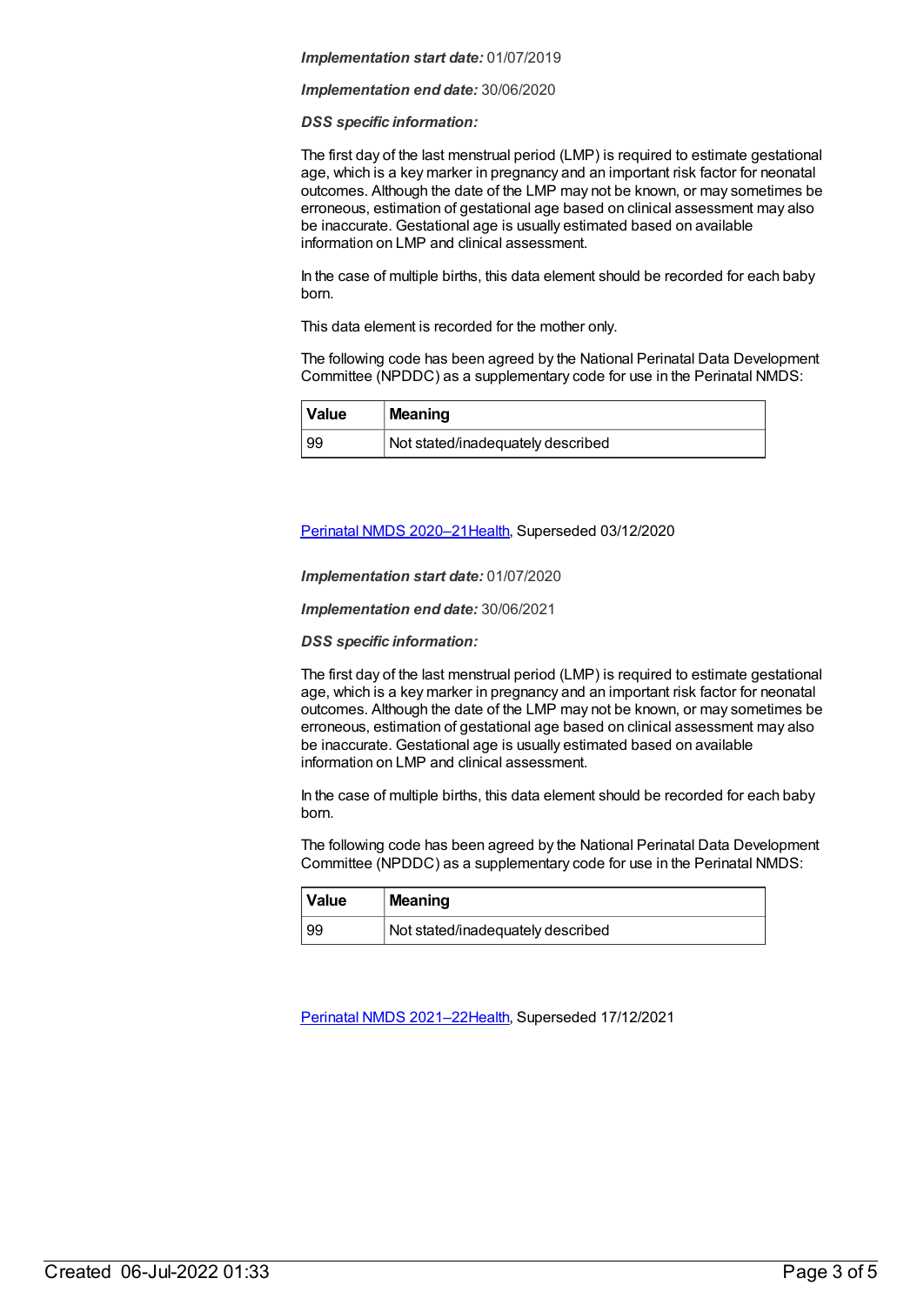#### *Implementation start date:* 01/07/2021

#### *Implementation end date:* 30/06/2022

#### *DSS specific information:*

The first day of the last menstrual period (LMP) is required to estimate gestational age, which is a key marker in pregnancy and an important risk factor for neonatal outcomes. Although the date of the LMP may not be known, or may sometimes be erroneous, estimation of gestational age based on clinical assessment may also be inaccurate. Gestational age is usually estimated based on available information on LMP and clinical assessment.

In the case of multiple births, this data element should be recorded for each baby born.

The following code has been agreed by the National Perinatal Data Development Committee (NPDDC) as a supplementary code for use in the Perinatal NMDS:

| Value | Meaning                           |
|-------|-----------------------------------|
| 99    | Not stated/inadequately described |

Perinatal NMDS [2022–23](https://meteor.aihw.gov.au/content/742052)[Health](https://meteor.aihw.gov.au/RegistrationAuthority/12), Standard 17/12/2021

*Implementation start date:* 01/07/2022

*Implementation end date:* 30/06/2023

*DSS specific information:*

The first day of the last menstrual period (LMP) is required to estimate gestational age, which is a key marker in pregnancy and an important risk factor for neonatal outcomes. Although the date of the LMP may not be known, or may sometimes be erroneous, estimation of gestational age based on clinical assessment may also be inaccurate. Gestational age is usually estimated based on available information on LMP and clinical assessment.

In the case of multiple births, this data element should be recorded for each baby born.

The following code has been agreed by the National Perinatal Data Development Committee (NPDDC) as a supplementary code for use in the Perinatal NMDS:

| <i><b>Value</b></i> | Meaning                           |
|---------------------|-----------------------------------|
| , 99                | Not stated/inadequately described |